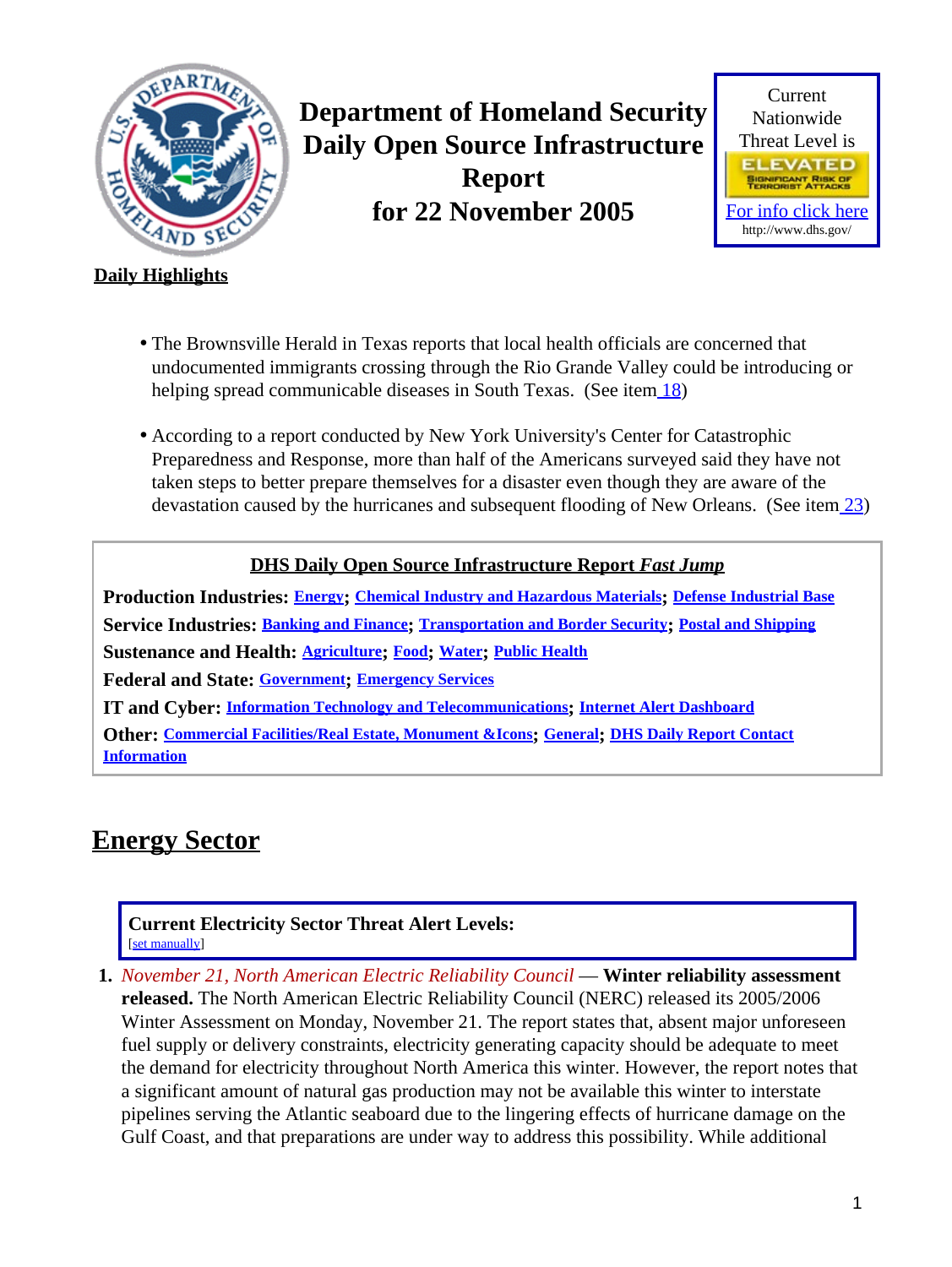delivery or supply curtailments could occur, individual regions do not anticipate significant reliability problems from these fuel supply issues, except for the potential concerns noted by ISO−New England. NERC projects peak demand across North America to be about 15,000 MW greater than last winter, while generating capacity is projected to increase by about 10,000 MW. As a result, the available capacity margins are slightly lower overall compared with last winter, with some regions showing small increases and others showing small decreases in margins.

The 2005/2006 Winter Assessment is available at[: http://www.nerc.com/~filez/rasreports.html](http://www.nerc.com/~filez/rasreports.html) Source[: http://www.nerc.com/](http://www.nerc.com/)

- **2.** *November 21, Knight Ridder Tribune* — **Inquiry spurs fears about security at bomb plant.** At the Pantex Plant near Amarillo,  $TX$ , — the nation's only nuclear weapons assembly facility −− federal agents are trying to determine whether an armed courier had help in acquiring and selling or trying to sell such items as laser aiming devices, a specialized rifle scope, body armor and 50−round ammunition drums for assault weapons. Joe Sizemore, the suspect, had top−secret credentials during his 10 years as a courier for Pantex, where he helped in the clandestine transportation of nuclear materials on the nation's highways. Believing that Sizemore was selling sensitive military equipment over the Internet, federal agents raided his ranch−style home in south Amarillo on October 20. Among the items seized were computer records, ammunition, machine guns, security credentials and a "Moonlight Night Vision" device, records show. Investigators say they don't believe that the radioactive components of an atomic bomb, uranium and plutonium, have fallen into the wrong hands, however, the investigation into the missing gear and the suspicion of inappropriate actions by someone with such easy access to nuclear components have raised questions about security at the 9,100–acre facility, where atomic warheads are assembled, disassembled and stored. Source[: http://www.kansascity.com/mld/kansascity/news/nation/1322372 9.htm](http://www.kansascity.com/mld/kansascity/news/nation/13223729.htm)
- **3.** *November 20, Associated Press* — **Eastern coal producers affected by worker shortage.** Caught between strong demand and an ongoing labor shortage, some coal producers are offering pay hikes, improved benefits, and bonuses in an effort to attract new miners. The prolonged surge in coal demand has led companies to reopen shuttered mines and add new ones. Sixty−nine mines opened in the Appalachian region last year, according to the U.S. Energy Information Administration (EIA). Coal fuels more than half of all electricity generated in the United States, and Appalachia's 390 million tons of coal represented about 35 percent of total U.S. production last year, according to the EIA. Eastern coal executives openly acknowledge that the labor shortage is affecting their ability to hit production targets, said Luke Popovich, a spokesperson for the National Mining Association. The most recent low point in coal demand was acutely felt when demand for labor started ramping up again. "We sort of had a generation of mining people who simply weren't being recruited and that same phenomenon was being observed in mining schools," said Popovich. "Now that you need them, you've got fewer eligible miners and engineers," added Popovich.

Source[: http://www.washingtonpost.com/wp−dyn/content/article/2005/11](http://www.washingtonpost.com/wp-dyn/content/article/2005/11/20/AR2005112000609.html) [/20/AR2005112000609.html](http://www.washingtonpost.com/wp-dyn/content/article/2005/11/20/AR2005112000609.html)

**4.** *November 19, Reuters* — **Global oil producers discuss supply.** Global oil consumers and producers discussed on Saturday, November 19, calls for greater transparency in oil markets and investment in production capacity to curb prices which hit record levels this year. Ministers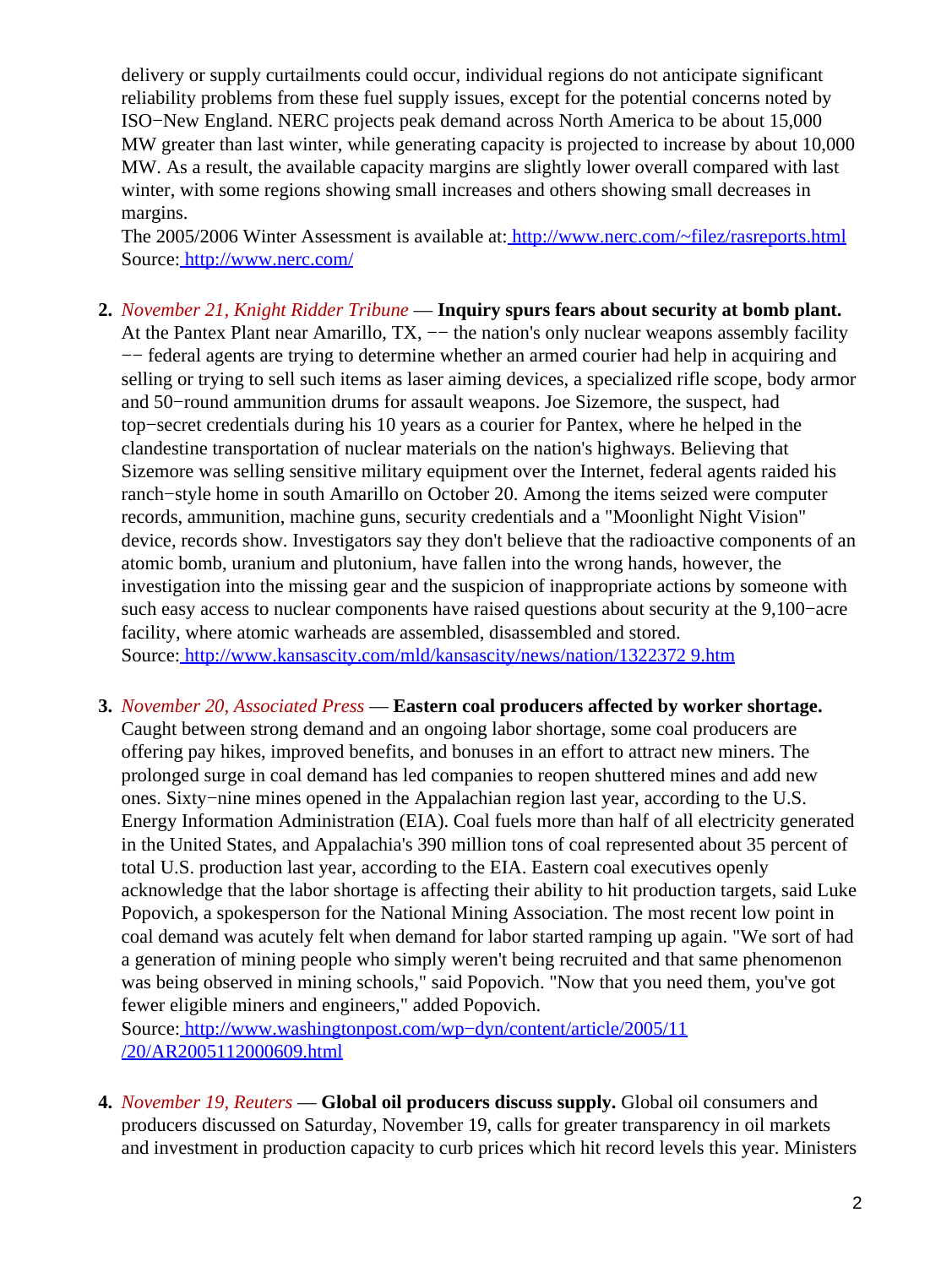and officials from the United States, China, India and the European Union held talks behind closed doors with oil giant Saudi Arabia and other major Organization of the Petroleum Exporting Countries (OPEC) exporters in the Saudi capital. Saudi Arabia's King Abdullah said his country, which is under pressure from consumer nations to raise output capacity to cool oil prices, is committed to meeting customers' needs. He said consumer nations must also play their part by lowering taxes on refined petroleum products and taking a stand against oil market speculation, which Saudi officials often blame for volatile prices. A study released by the U.S. Congress's Joint Economic Committee said this week that OPEC producers have kept their production levels down and pushed up crude prices, however, producers blame a lack of global refining capacity for the spike. Joint Economic Committee's "OPEC and the High Price of Oil": [http://www.house.gov/jec/publications/109/11−17−05opec.pdf](http://www.house.gov/jec/publications/109/11-17-05opec.pdf)

Source[: http://www.washingtonpost.com/wp−dyn/content/article/2005/11](http://www.washingtonpost.com/wp-dyn/content/article/2005/11/19/AR2005111900465.html) [/19/AR2005111900465.html](http://www.washingtonpost.com/wp-dyn/content/article/2005/11/19/AR2005111900465.html)

[[Return to top](#page-0-1)]

# <span id="page-2-0"></span>**Chemical Industry and Hazardous Materials Sector**

**5.** *November 21, WAVY 10 (VA)* — **Overturned propane truck causes homes to be evacuated in Virginia.** An overturned propane delivery truck has caused approximately twenty homes in Suffolk, VA, to be evacuated. The accident happened around 11:30 a.m. EST. The Virginia Department of Transportation, police and Hazmat crews responded to the incident. Police have closed the two−lane road. Police report that a propane cloud escaped from the rear of the truck. Residents were urged to avoid the area. The driver of the truck was not injured in the accident. Source[: http://www.wavy.com/Global/story.asp?S=4148647&nav=23ii2QAi](http://www.wavy.com/Global/story.asp?S=4148647&nav=23ii2QAi)

[[Return to top](#page-0-1)]

# <span id="page-2-1"></span>**Defense Industrial Base Sector**

Nothing to report. [[Return to top](#page-0-1)]

# <span id="page-2-2"></span>**Banking and Finance Sector**

**6.** *November 20, Associated Press* — **Alleged counterfeiting ring broken in Colombia.** Colombian Police assisted by U.S. Secret Service agents on Sunday, November 20, broke up a network capable of printing millions of dollars a month of excellent quality counterfeit money and arrested five suspects during a raid on a remote village in northwest Colombia, officials said. Nearly \$3 million in fake U.S. 100 dollar bills was seized during the raid in Dagua, a village nestled in Andean foothills 190 miles southwest of the capital, Bogota, said Eduardo Fernandez, head of the DAS police agency in Valle del Cauca state. Fernandez said the fake money was being sent to neighboring Ecuador and Central American countries where the dollar has been adopted as legal tender, as well as to the United States. "The printing plates they were using were very good, so that the quality of the counterfeit money was excellent," he said.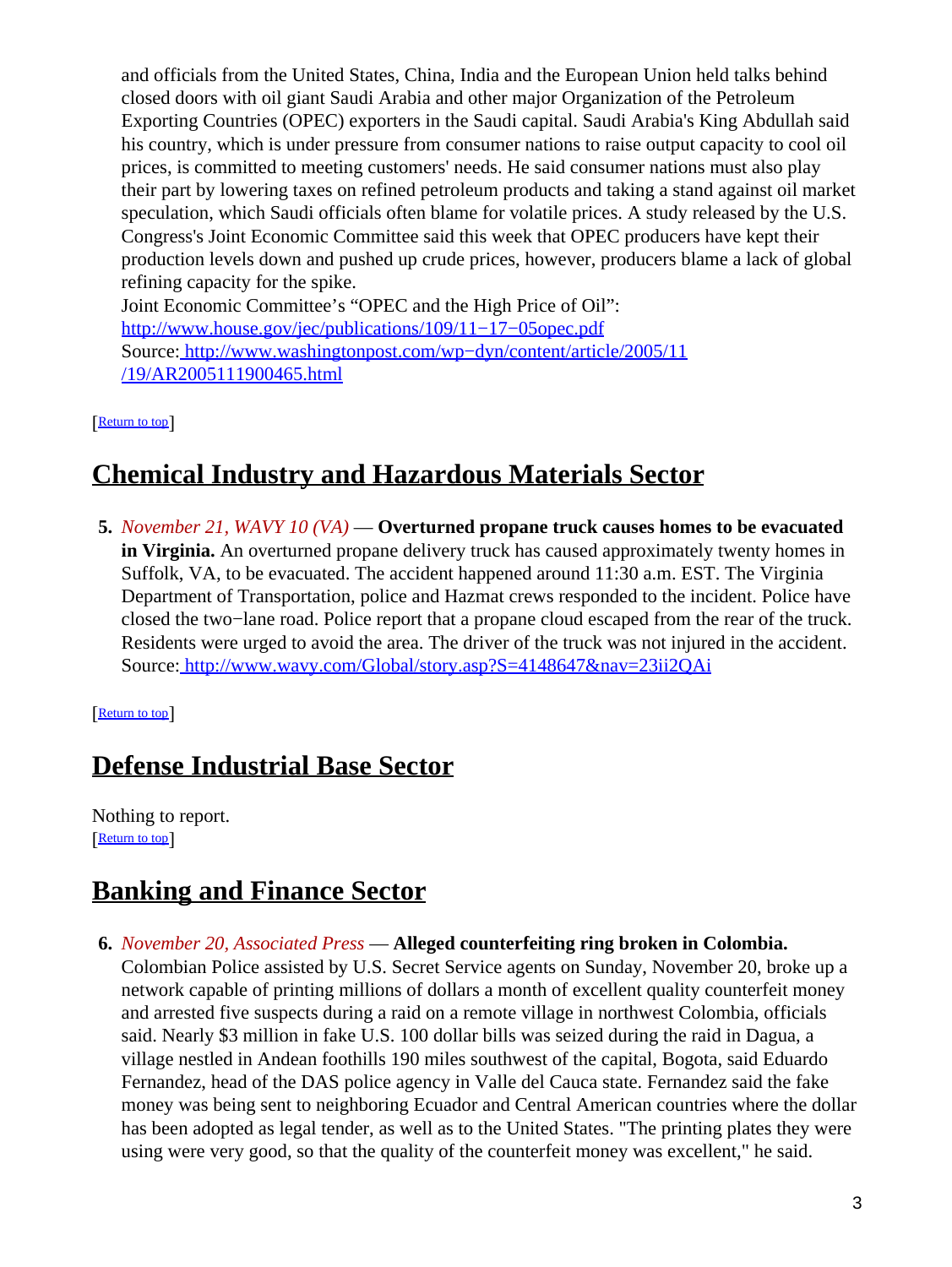Source[: http://www.cnn.com/2005/WORLD/americas/11/20/colombia.counte](http://www.cnn.com/2005/WORLD/americas/11/20/colombia.counterfeit.ap/index.html?section=cnn_latest) [rfeit.ap/index.html?section=cnn\\_latest](http://www.cnn.com/2005/WORLD/americas/11/20/colombia.counterfeit.ap/index.html?section=cnn_latest)

**7.** *November 20, Gulf News (United Arab Emirates)* — **Experts to scrutinize Arab states for money laundering.** Sixteen Arab countries will come in for scrutiny by the Middle East North Africa Financial Action Task Force (MENA FATF) in a move towards stepping up efforts to combat money laundering and terrorist financing, a conference was told on Saturday, November 19. "The MENA−FATF will send experts to member countries to examine their regulatory mechanisms and give recommendations. The aim is to ensure whether the member countries are compliant with international standards in fighting money laundering and terrorist financing," said Adel H. Alqulish, executive secretary of the Bahrain−based MENA−FATF. "We will be starting the assessments in April 2006, first in Syria to be followed by other countries. We are aiming to cover two to three countries a year and complete the entire process in five years," he said in his address to the Regional Conference on Investigating and Prosecuting Advanced Financial Crimes. The three−day conference is being conducted by the United Arab Emirates (UAE) Central Bank in cooperation with the Ministry of Justice, Islamic Affairs and Awqaf, in the UAE along with the Office of Overseas Prosecutorial Development, Assistance and Training, US. Department of Justice and the MENA−FATF. Conference information[: http://www.cbuae.gov.ae/US−GSS−Conference/US−GCC.htm](http://www.cbuae.gov.ae/US-GSS-Conference/US-GCC.htm) Source[: http://www.gulf−news.com/Articles/BusinessNF.asp?ArticleID=1 93704](http://www.gulf-news.com/Articles/BusinessNF.asp?ArticleID=193704)

#### [[Return to top](#page-0-1)]

### <span id="page-3-0"></span>**Transportation and Border Security Sector**

**8.** *November 20, KUTV (UT)* — **Romanian man serves time for going to his twin's airport job.** A Romanian man has served his time for pretending to be his identical twin at a secure job refueling jetliners at the Salt Lake City, UT, International Airport. Olimpiu Constantine Nedelcu was sentenced to five months and was released by U.S. District Judge David Winder on Friday, November 18. He has been placed on parole for 24 months. Nedelcu's brother, Silviu Lucregiu Nedelcu, had a security badge and the required computer training to work in a secure part of the airport. Olimpiu Nedelcu, 29, was filling in for his brother because Silviu couldn't show up for work that day. But federal prosecutors said they have doubts about whether Silviu Nedelcu planned to keep the job or hand it off to help Olimpiu Nedelcu. Assistant U.S. Attorney Michael Kennedy said the brothers' switch raised homeland security concerns. Having an unauthorized person in a sensitive part of the airport where jets are being maintained and fueled makes that person "more susceptible to bribery" by enemies of the United States, Kennedy said.

Source[: http://kutv.com/topstories/local\\_story\\_324141921.html](http://kutv.com/topstories/local_story_324141921.html)

**9.** *November 20, Topeka Capital−Journal (KS)* — **Kansas officers attend terrorist interdiction training course.** Law enforcement professionals from across Kansas have attended Advanced Commercial Vehicle Criminal and Terrorist Interdiction training in Salina, KS. The training course is recognized as the only one of its kind in the world and was presented by Joe David, a retired California Highway Patrol trooper. The hands−on training course, called Desert Snow, was held from October 24 to 26. The course subjected officers to 150 types of concealment methods, more than 30,000 pounds of simulated drugs, \$20 million in simulated currency, and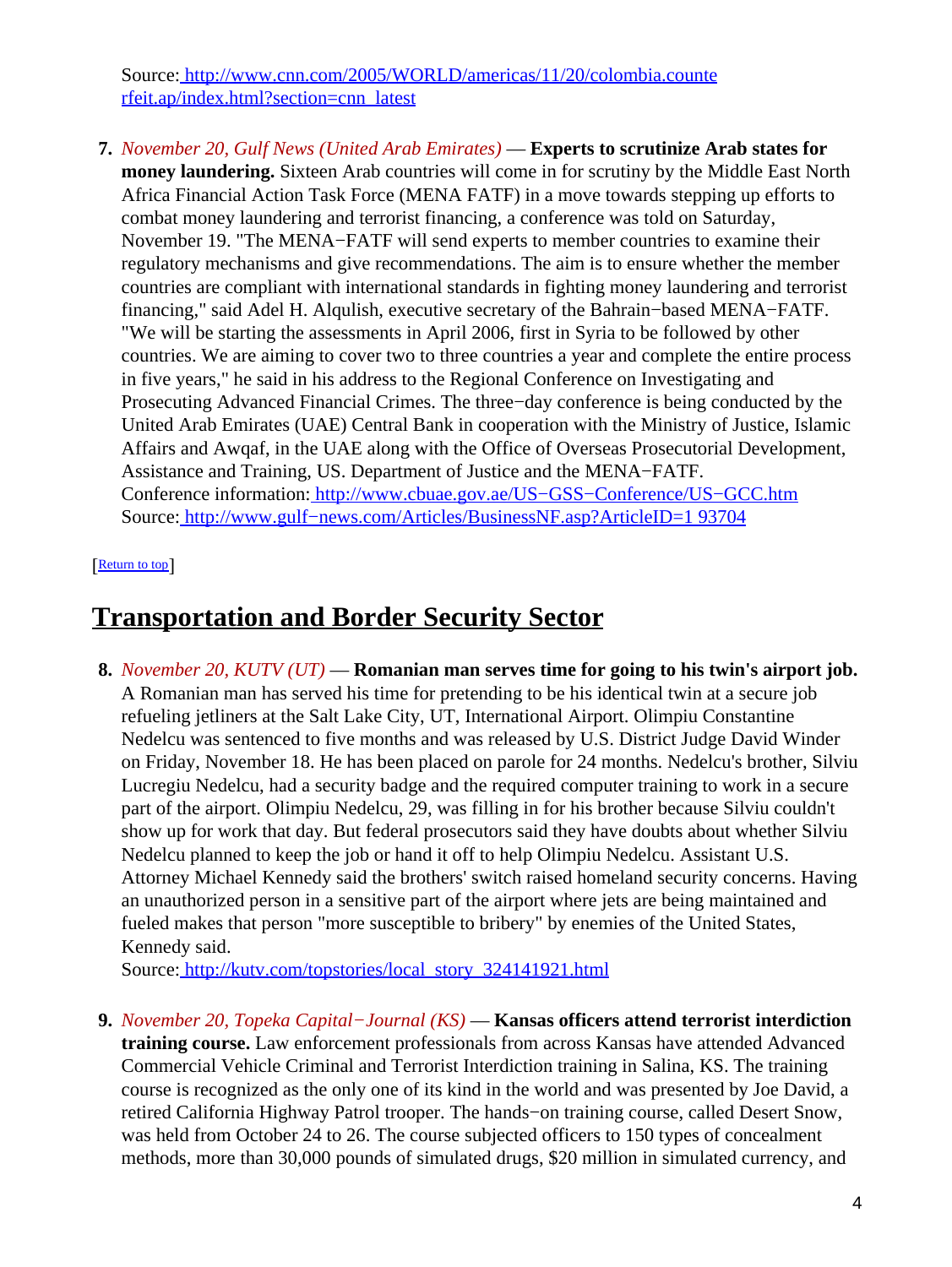enough explosive devices to buckle a highway system, destroy commercial and government buildings and bring down commercial jetliners. During the training, officers inspected a variety of commercial vehicles that had unique hidden compartments. Highway Patrol Captain Mark Bruce said U.S. highways were traversed by more than 8.5 million trucks and that arrests for smuggling drugs have shown they also have "the potential to deliver weapons of mass destruction across our nation's highways." Eighty law enforcement officers from 23 agencies, including the Kansas Highway Patrol, Topeka police, several Kansas police and sheriff's offices, and agencies from Iowa, Illinois and Oklahoma attended. Source[: http://www.cjonline.com/stories/112005/kan\\_terrorist.shtml](http://www.cjonline.com/stories/112005/kan_terrorist.shtml)

- **10.** *November 20, News Zap (DE)* — **Police aim to shore up seas in Delaware.** Delaware's waterways would see enhanced protections as part of the Department of Safety and Homeland Security's spending proposal for the coming budget year. The agency's secretary, David B. Mitchell, presented a plan earlier this month to form a maritime unit in the Delaware State Police. "Delaware's unguarded coasts and waterways have always been a serious security concern for our department," Mitchell said. "We are a gateway to Philadelphia, the rest of Pennsylvania, New York and New Jersey." The agency has used federal funds to purchase a 34−foot vessel, Mitchell said, but is seeking \$800,000 from the state to buy a 44−foot vessel. Mitchell also requested \$12,000 to fund operations of the 34−foot vessel, which will start patrolling waterways in the spring. The state police maritime unit will focus on security issues, according to Mitchell. The state police maritime unit could also assist the U.S. Coast Guard, Mitchell said. Currently, the state police can fly out to observe a vessel but can't board ships. The police maritime unit would give them the capability to board vessels for security purposes. Source[: http://www.newszap.com/articles/2005/11/21/dm/central\\_delawa re/dsn01.txt](http://www.newszap.com/articles/2005/11/21/dm/central_delaware/dsn01.txt)
- **11.** *November 19, Associated Press* — **Security breaches at Newark Liberty International Airport prompt formation of task force.** Recent security lapses at New Jersey's Newark Liberty International Airport have prompted officials to form a new task force that will meet weekly for the next three months to tighten anti−terrorism efforts. The formation of the task force follows at least three recent security breaches at Newark. On November 12, the Port Authority let a drunken driver through a checkpoint and onto a perimeter road. On November 5, American Airlines allowed a passenger to board a plane with only a flight itinerary printout. And on October 10, Continental Airlines admitted allowing checked baggage onto flights without having screened the items for explosives, a violation of Congressional mandate. About 30 officials representing the Transportation Security Administration, the Port Authority, the airlines and FedEx met for more than an hour Friday, November 18, to discuss continuing security lapses at the airport.

Source[: http://www.newsday.com/news/local/wire/newjersey/ny−bc−nj−−a](http://www.newsday.com/news/local/wire/newjersey/ny-bc-nj--airportsecurity1119nov19,0,2060607.story?coll=ny-region-apnewjersey) [irportsecurity1119nov19,0,2060607.story?coll=ny−region−apnew jersey](http://www.newsday.com/news/local/wire/newjersey/ny-bc-nj--airportsecurity1119nov19,0,2060607.story?coll=ny-region-apnewjersey)

[[Return to top](#page-0-1)]

# <span id="page-4-0"></span>**Postal and Shipping Sector**

Nothing to report. [[Return to top](#page-0-1)]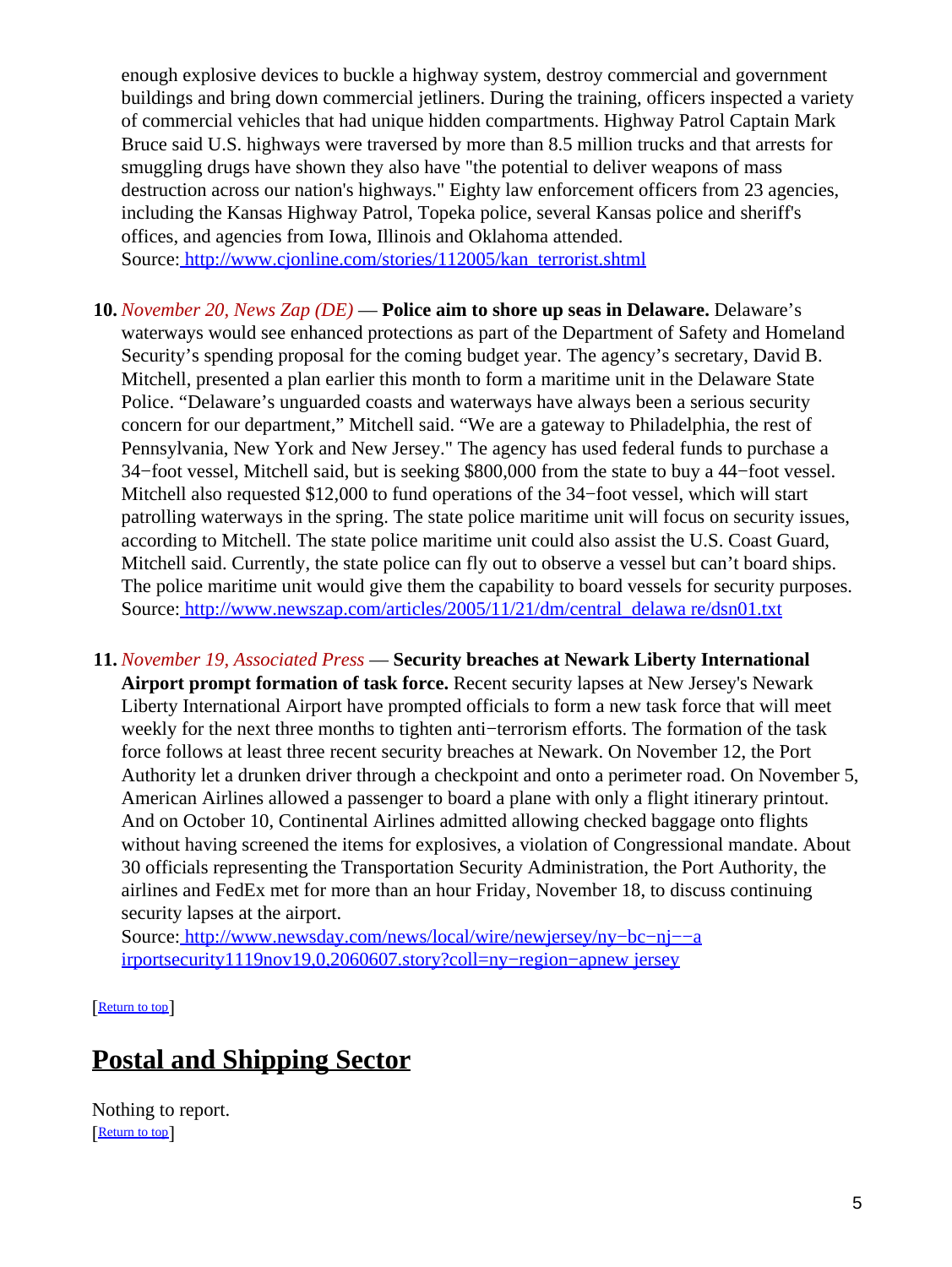### <span id="page-5-0"></span>**Agriculture Sector**

- **12.** *November 21, Charleston Gazette (WV)* — **Officials on lookout for chronic wasting disease in West Virginia deer.** Wildlife biologists believe they'll have a much better idea how widespread chronic wasting disease (CWD) is in West Virginia after the state's annual season for buck deer, which began Monday, November 21. Division of Natural Resources (DNR) officials have set up biological−sampling stations at nine game−checking stations in Hampshire County, where a CWD outbreak has occurred. Technicians will remove lymph nodes from deer killed by hunters, and will send the samples to a U.S. Department of Agriculture−certified testing laboratory. "Our goal is to obtain enough samples to determine the exact location and extent of the disease's outbreak," says Paul Johansen, DNR's assistant wildlife chief. Ultimately, DNR officials hope to sample 459 deer within a 5−mile radius of Slanesville, the site where the first CWD−positive deer turned up. "We'd also like to take 450 to 460 more from the rest of the county," Johansen said. So far, only three of samples have tested positive for CWD. Hunters will be able to check the test results by calling a DNR district office or by logging onto the DNR's Web site, www.wvdnr.gov. Johansen cautioned that the tests are merely to determine whether the animals have CWD, not to determine food quality or safety. Source[: http://www.wvgazette.com/section/News/200511213](http://www.wvgazette.com/section/News/200511213)
- **13.** *November 21, Agricultural Research Service* — **A promising lure may curb South American fruit fly woes.** Controlling damaging Anastrepha fruit flies in their country of origin before they enter the United States is the goal the Agricultural Research Service (ARS). Anastrepha fruit fly species are a serious pest in southern Texas, California, Arizona, and Florida, where growers are especially vulnerable to these flies, which infest citrus, including grapefruit and oranges, as well as pears, peaches and apples. ARS entomologist David C. Robacker of the Crop Quality and Fruit Insects Research Unit in Weslaco, Texas, has developed an effective synthetic fruit fly lure. When tested on sticky bottle traps, the lure proved 20 times more effective than standard ammonium phosphate McPhail traps for capturing South American fruit flies (A. fraterculus). The lure remained effective for up to 16 weeks. The lure shows great promise as a tool for detecting and monitoring Anastrepha species, according to Robacker. It could also be used for mass−trapping, or at bait stations or kill stations. Future research will determine if the lure will work in other geographical areas and for other species of fruit flies. Source[: http://www.ars.usda.gov/News/docs.htm?docid=1261](http://www.ars.usda.gov/News/docs.htm?docid=1261)

#### **14.** *November 20, Associated Press* — **Chronic wasting disease turns up in new area of**

**Wyoming.** Chronic wasting disease has turned up for the first time in a hunt area near Newcastle, WY, according to the Wyoming Game and Fish Department. The disease was found in a white−tailed deer taken last month on a ranch southeast of Newcastle. It was the first time the deer disease has been documented in Hunt Area 9, which is located between U.S. 16 and the South Dakota line. Chronic wasting disease is a fatal neurological condition that affects deer. The disease has spread rapidly in recent years after being confined for decades to Colorado and southern Wyoming.

Source[: http://www.billingsgazette.com/index.php?id=1&display=rednew](http://www.billingsgazette.com/index.php?id=1&display=rednews/2005/11/21/build/wyoming/80-cwd.inc) [s/2005/11/21/build/wyoming/80−cwd.inc](http://www.billingsgazette.com/index.php?id=1&display=rednews/2005/11/21/build/wyoming/80-cwd.inc)

#### [[Return to top](#page-0-1)]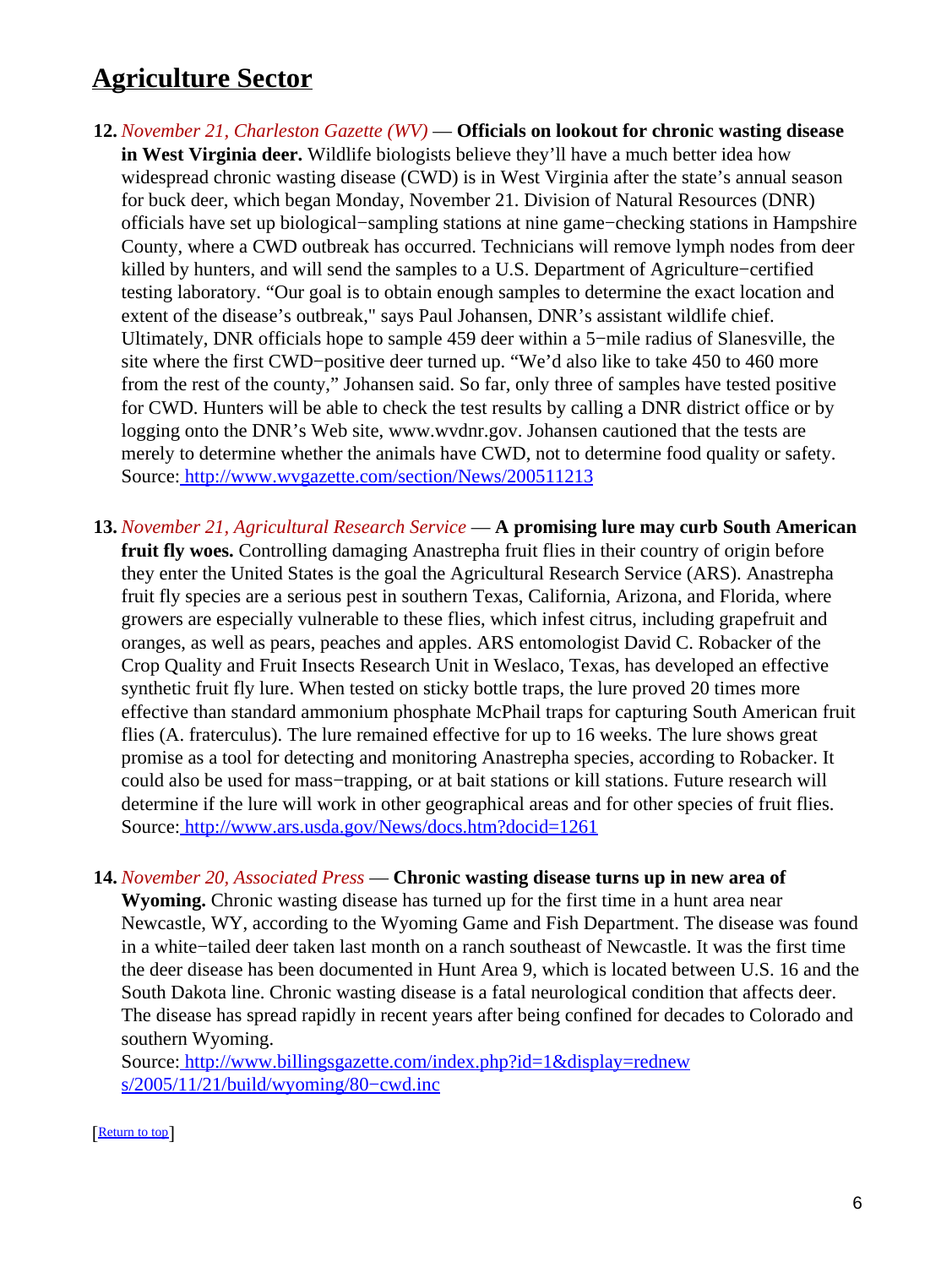# <span id="page-6-0"></span>**Food Sector**

**15.** *November 20, Canadian Press* — **Research suggests prions −− cause of mad cow diseases −− may be found in milk.** New research into prions, the infectious agents that cause mad cow−like diseases, has found them in the mammary glands of some sheep, raising questions about whether milk and milk products from infected animals could transmit the pathogens. The current potential risk to human health is low and may be nil, but experts suggested the findings are a warning that if prion diseases in livestock aren't rigorously hunted for and rooted out, milk and milk products could be a potential route of transmission of prions to humans. In humans, highly infectious prions cause the brain wasting variant−Creutzfeldt−Jakob disease or CJD. Dr. Neil Cashman, a researcher at the University of British Columbia and Canada's leading expert on bovine spongiform encephalopathy (BSE) (mad cow disease), said Thursday, November 17, "I think the public health implications of this are profound...(and) need further investigation...I sincerely think that the human risk is very small or zero...But we won't know that until further work has been done. This points up a gap in our understanding of BSE in particular that needs to be answered with further research." The research was published in the November issue of the journal Nature Medicine.

Source[: http://www.canada.com/health/story.html?id=f9614040−4517−473](http://www.canada.com/health/story.html?id=f9614040-4517-473c-9f20-f45afbed1df8) [c−9f20−f45afbed1df8](http://www.canada.com/health/story.html?id=f9614040-4517-473c-9f20-f45afbed1df8)

[[Return to top](#page-0-1)]

### <span id="page-6-1"></span>**Water Sector**

**16.** *November 21, Hartford Courant (CT)* — **High lead levels found.** New Britain, CT, officials are urging residents to have their water tested for lead. Recent tests conducted by the city water department in 500 homes found levels of lead at higher levels than permitted under federal guidelines. Environmental Protection Agency regulations require that 90 percent of the homes tested must have lead levels below 15 parts per billion. The latest testing in New Britain found about 81 percent of the homes had lead below allowable levels. Gilbert Bligh, director of the city water department, attributed the elevated levels to the use of lead solder for joining water pipes inside the houses. The use of lead solder was banned in 1986, but it can be found in houses built before that date, he said. Lead can pose a significant risk if too much of it enters the body. It builds up over many years and can damage the brain, red blood cells and kidneys. Lead in drinking water, although rarely the sole cause of lead poisoning, can significantly increase a person's total lead exposure, Bligh said. When water stands in lead pipes or plumbing systems containing lead for several hours or more, the lead may dissolve into the water, he said. Source[: http://www.courant.com/news/local/hc−neblead1121.artnov21,0,](http://www.courant.com/news/local/hc-neblead1121.artnov21,0,4420902.story?coll=hc-headlines-local) [4420902.story?coll=hc−headlines−local](http://www.courant.com/news/local/hc-neblead1121.artnov21,0,4420902.story?coll=hc-headlines-local)

[[Return to top](#page-0-1)]

# <span id="page-6-2"></span>**Public Health Sector**

**17.** *November 21, Agence France Presse* — **Bird flu virus found again in Romania.** Four chickens found dead in Romania's Danube Delta last week were carrying the deadly H5N1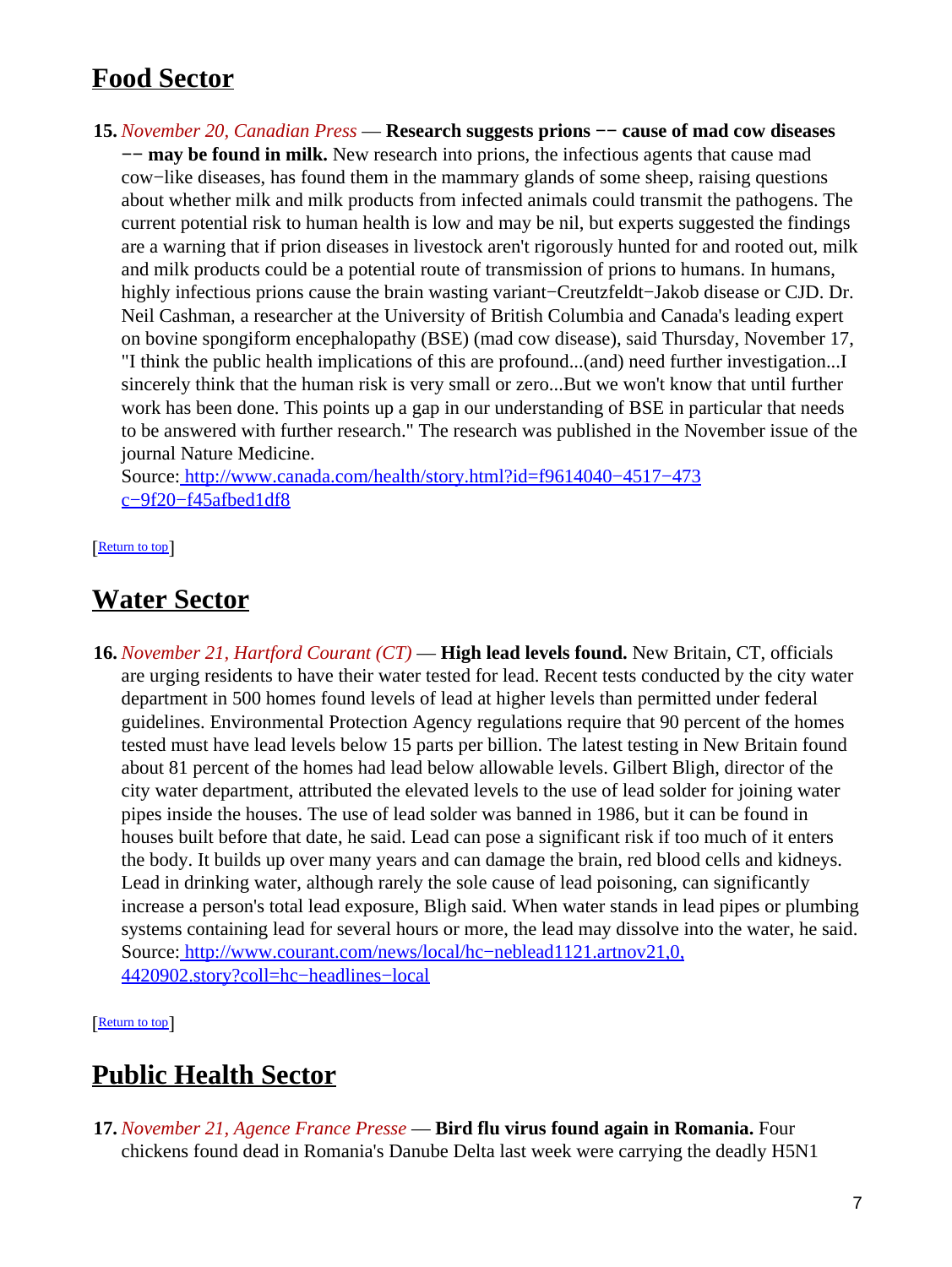strain of the bird flu virus, agriculture minister Gheorghe Flutur revealed Monday, November 21. Flutur said two other new outbreaks of bird flu were discovered at Obretinul Mic and in the Gulf of Muzura, both in the southeastern Danube Delta. Seven swans and a moorhen were infected with the virus but further tests would be carried out at a British laboratory to determine whether they were carrying the deadly H5N1 strain. Last month, the H5N1 strain, which has killed more than 60 people in Asia since late 2003, was detected in two locations in the Danube region and then in Romania's northeast. Flutur said the quarantine had been lifted on the village of Maliuc, also in the Danuble Delta, which had been isolated since the discovery in mid−October of the deadly H5N1 bird flu virus in a chicken and a swan. Source[: http://news.yahoo.com/s/afp/20051121/hl\\_afp/healthfluromania](http://news.yahoo.com/s/afp/20051121/hl_afp/healthfluromaniaconfirm_051121150659;_ylt=AkCdyNyG0h7mQ3w71izIbyOJOrgF;_ylu=X3oDMTBiMW04NW9mBHNlYwMlJVRPUCUl) confirm  $051121150659$ ;  $vl=AkCdvNvG0h7mO3w71izIbvOJOrgF$ ;  $vlu=$ [X3oDMTBiMW04NW9mBHNlYwMlJVRPUCUl](http://news.yahoo.com/s/afp/20051121/hl_afp/healthfluromaniaconfirm_051121150659;_ylt=AkCdyNyG0h7mQ3w71izIbyOJOrgF;_ylu=X3oDMTBiMW04NW9mBHNlYwMlJVRPUCUl)

### <span id="page-7-0"></span>**18.** *November 21, Brownsville Herald (TX)* — **Disease hard to control along border.**

Undocumented immigrants crossing through the Rio Grande Valley could be introducing or helping spread communicable diseases in South Texas, such as resistant strains of tuberculosis and even the avian flu, according to health officials. In the 2005 fiscal year, the U.S. Border Patrol detained 137,083 undocumented immigrants in the Valley, and 15,321 people have been detained in fiscal year 2006, since October 1. "The illegal immigrants don't necessarily help the situation," said Herb Tolentino, director of nurses for the Cameron, TX, Department of Health and Human Services (DHHS). "Especially if they are coming from Central America, and they come through Mexico, if they have tuberculosis (TB) or dengue, they might bring that with them to the border and then transmit it," Tolentino said. Tuberculosis, along with cholera, smallpox, yellow fever, hemorrhagic fevers, SARS, and influenza with potential for pandemic are diseases the federal government deems quarantinable. In Cameron officials closely monitor the diseases, plus dengue, chickenpox, AIDS/HIV, hepatitis, and measles for sudden outbreaks. Source[: http://www.brownsvilleherald.com/ts\\_more.php?id=68170\\_0\\_10\\_0 \\_M](http://www.brownsvilleherald.com/ts_more.php?id=68170_0_10_0_M)

**19.** *November 21, Scientist* — **Prompted by possible biothreats, proteomics explores both sides of the host−pathogen interaction.** Potential perils from bioterrorism to bird flu are increasingly pushing proteomics researchers to identify molecules involved in the infection process. Often stymied in characterizing all the proteins of a single organism, investigators must now contend with the complexities inherent in characterizing two intertwined, antagonistic organisms: host and pathogen. "There's really just not a whole lot of proteomic work published yet" on host−pathogen interactions, says Sandra McCutchen−Maloney, biodefense proteomics group leader at Lawrence Livermore National Laboratory in Livermore, CA. Prospects for such research are improving, however, thanks to technical advances and increased funding. If presentations at meetings are any indication, significant papers should emerge within a year, predicts Philip C. Hanna, an associate professor of microbiology and immunology at the University of Michigan. Hanna directs one of seven biodefense proteomics research centers (BPRCs) that the National Institute of Allergy and Infectious Diseases (NIAID) funded in 2004. Joseph J. Breen, the program officer who oversees the centers, describes their goal as generating targets for diagnostics, therapeutics, and vaccines. To attain it, some BPRC investigators are trying a bold new approach –− monitoring host and pathogen proteomes simultaneously. Earlier studies, in contrast, identified proteins in either host or pathogen.

Source[: http://www.the−scientist.com/2005/11/21/14/1](http://www.the-scientist.com/2005/11/21/14/1)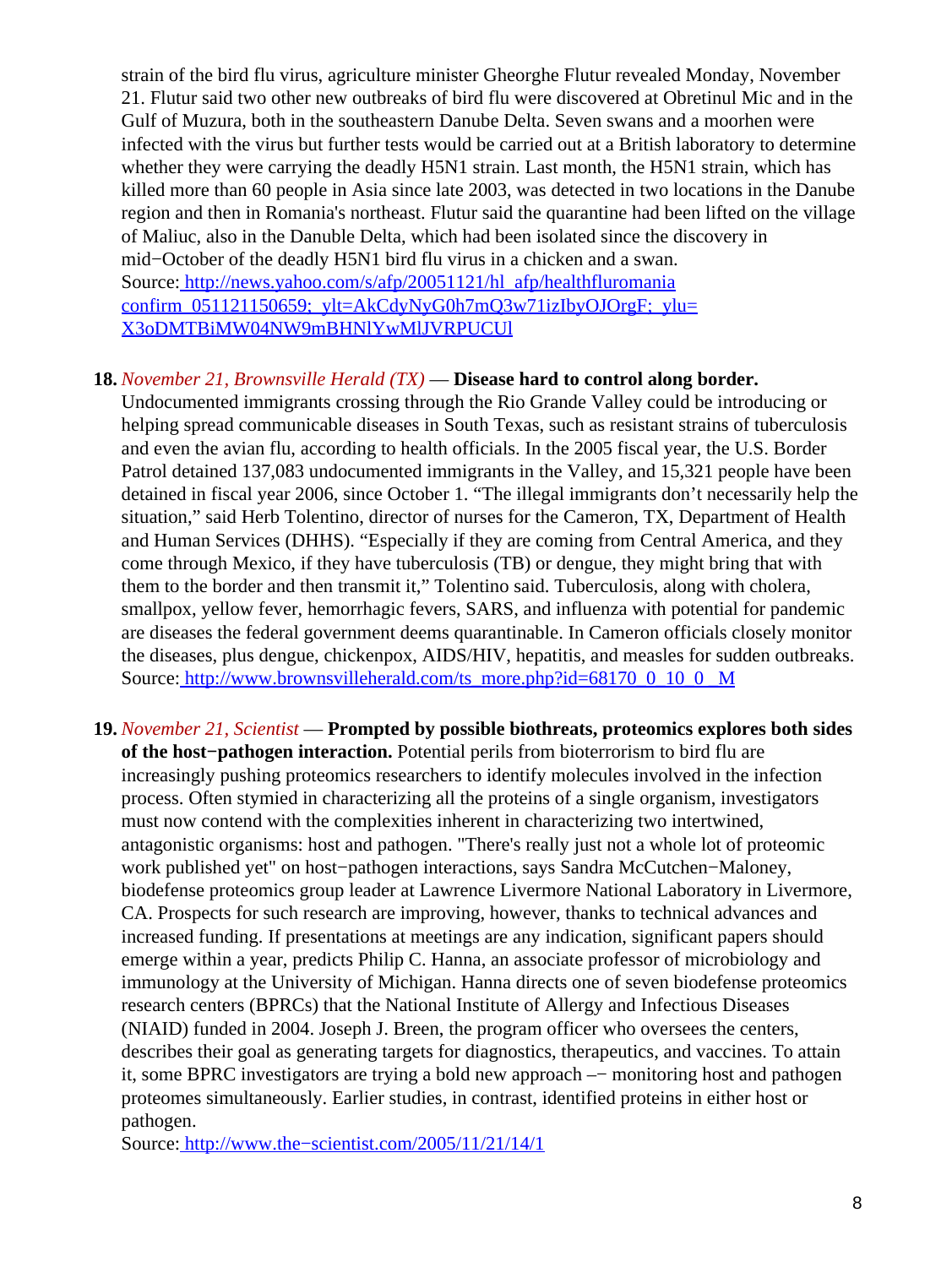- **20.** *November 21, Los Angeles Times (CA)* — **Database of animals could detect disease outbreak or a bioterrorism attack.** Under a new surveillance system developed at Purdue University, pets may provide early warning of an impending epidemic of a dangerous disease or an alert to a bioterror threat. The rationale: Dogs and cats share a home environment with their owners and are exposed to the same germs. But the pets have a faster metabolism, so they will exhibit disease symptoms sooner than humans. The National Companion Animal Surveillance Network is the brainchild of Larry Glickman, a veterinary epidemiologist at Purdue University. The network taps into data from the Banfield pet hospital chain, which has 500 facilities in 44 states. The chain sees about two percent of the nation's cats and dogs each year. Information about these pets is entered into a nationwide computerized database, which is updated daily with new information from the estimated 70,000 pets that visit the animal hospital chain each week. Glickman devised a special software system to mine Banfield's database. With just a keystroke, scientists can watch the pattern of any illness moving through the pet population. But the software does more than search for ailments that have been diagnosed: It scans the database for certain clinical signs so that outbreaks of new or known diseases can be detected. Source[: http://www.latimes.com/features/health/la−he−lab21nov21,1,67](http://www.latimes.com/features/health/la-he-lab21nov21,1,6715780.story?coll=la-headlines-health) [15780.story?coll=la−headlines−health](http://www.latimes.com/features/health/la-he-lab21nov21,1,6715780.story?coll=la-headlines-health)
- **21.** *November 20, University of Bath* — **Study of how bacteria change their metabolic networks.** Bacteria feel pressures to evolve antibiotic resistance and other new abilities in response to a changing environment, and they react by 'stealing' genetic information from other better−adapted types of bacteria. They do this by horizontal gene transfer, through which bacteria obtain genetic material from their distant relatives. This allows them to evolve the networks of chemical reactions that enable them to do new things, such as defend themselves against antibiotics or antibacterial sprays. In the first ever systematic study of how bacteria change their metabolic networks, researchers have been able to piece together the history of new metabolic genes acquired by the E.coli bacterium. They estimate that approximately 25 of E.coli's roughly 900 metabolic genes have been added into its network through horizontal gene transfer in the last 100 million years. This compares to just one addition by the most common source of new genes in animals, gene duplication, where copies of genes are made by accident and then altered over time. To test why these new genes were needed by E.coli, the researchers cross examined dozens of E.coli's closest bacterial relatives to see which genes were most commonly exchanged between them. They found that most of these genes helped bacteria cope with specific environments.

Source[: http://www.bath.ac.uk/news/articles/releases/molecularnet201 105.html](http://www.bath.ac.uk/news/articles/releases/molecularnet201105.html)

[[Return to top](#page-0-1)]

### <span id="page-8-0"></span>**Government Sector**

Nothing to report. [[Return to top](#page-0-1)]

### <span id="page-8-1"></span>**Emergency Services Sector**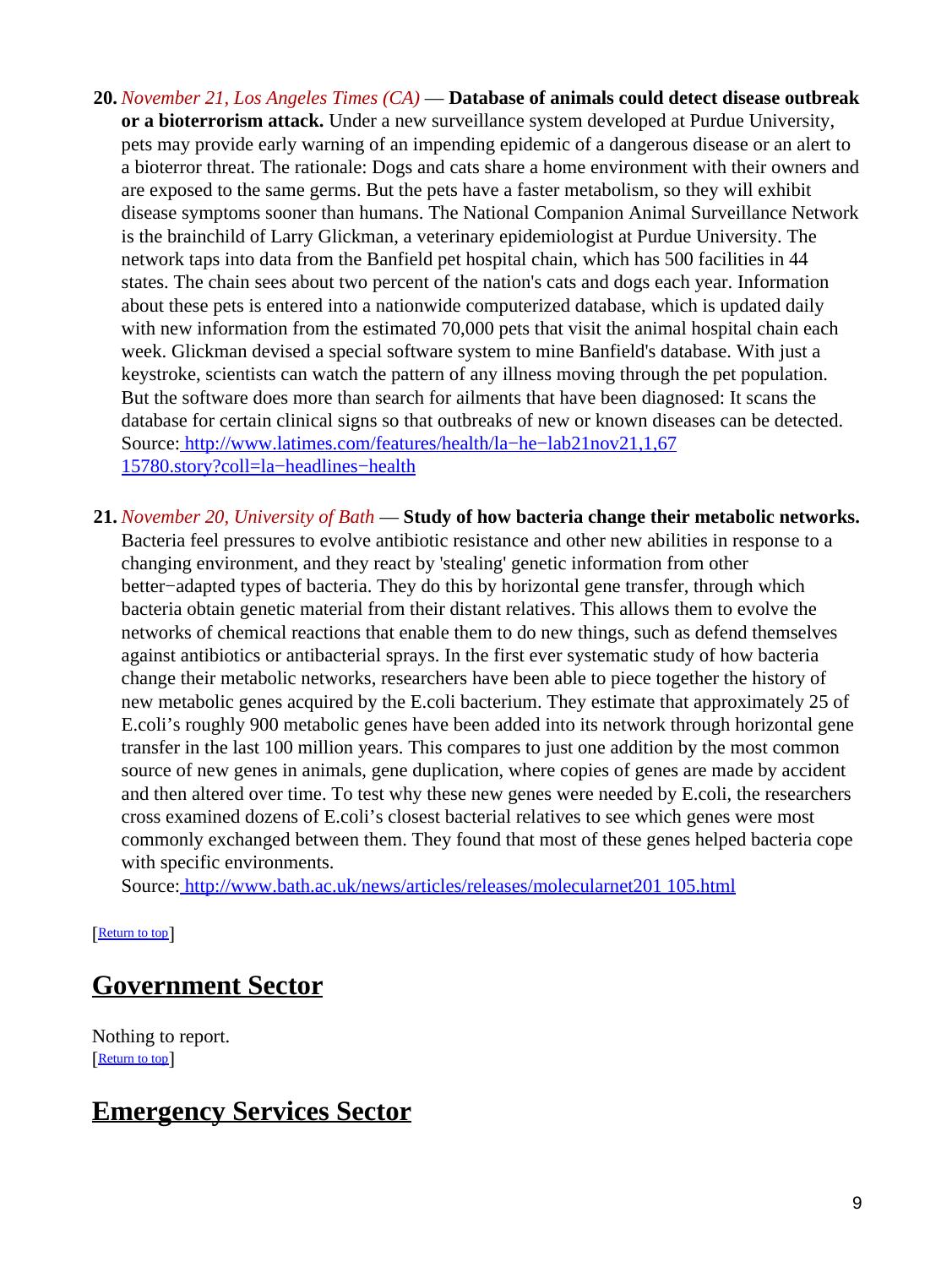**22.** *November 20, WCCO (MN)* — **Minnesota metro disaster plan calls for evacuation on foot.** Images from Hurricane Katrina sent Minnesota's evacuation planners back to the drawing board. The state is preparing a Minneapolis/St. Paul evacuation plan that does not include "contra flow," which means reversing freeways so that all traffic flows in just one direction: out. Instead of designating highways as escape routes, Minnesota's preparing to evacuate the old−fashioned way: by walking. Depending on the incident, pedestrians in a danger zone would walk a mile to a designated "safe zone." They'd be taken by bus to an "emergency reception center" with food and water. Metro area counties and cities already have individual evacuation plans. The new state emergency plan will eventually coordinate evacuations in major metro disasters.

Source[: http://wcco.com/local/local\\_story\\_324155614.html](http://wcco.com/local/local_story_324155614.html)

### <span id="page-9-0"></span>**23.** *November 18, Government Executive* — **Hurricanes have little influence on citizen**

**preparedness, report finds.** Hurricanes Katrina and Rita have had little impact on most people's preparations for disasters, but have hurt confidence in all levels of government, according to a recent study. More than half of Americans surveyed for the study said they have not taken steps to better prepare themselves for a disaster even though they are aware of the devastation caused by the hurricanes and subsequent flooding of New Orleans, according to a report from New York University's Center for Catastrophic Preparedness and Response. The study compared a survey conducted before the hurricanes hit to one conducted after. The report recommended that Congress give President Bush the power to create a new Citizen Preparedness Directorate within the Department of Homeland Security (DHS). "Such a directorate would have the authority to develop interagency plans, deploy and redeploy resources and oversee government−wide activities to better prepare individual citizens and federal, state and local agencies for a wide range of catastrophic events," the report stated. DHS spokesperson Marc Short said the department has several citizen preparedness efforts and programs, but they are not organized under one directorate.

New York University's Center for Catastrophic Preparedness and Response's report: [http://www.nyu.edu/ccpr/katrina−effect.pdf](http://www.nyu.edu/ccpr/katrina-effect.pdf)

Source[: http://govexec.com/story\\_page.cfm?articleid=32847&dcn=todays news](http://govexec.com/story_page.cfm?articleid=32847&dcn=todaysnews)

[[Return to top](#page-0-1)]

### <span id="page-9-1"></span>**Information Technology and Telecommunications Sector**

- **24.** *November 18, Hackers Center* — **Sony CD SunnComm MediaMax Uninstallation ActiveX vulnerability.** A vulnerability has been identified in Sony CD SunnComm MediaMax uninstallater. This could be exploited by attackers to execute arbitrary commands. This flaw is due to a design error in the "AxWebRemoveCtrl" ActiveX control. Hackers Center recommends setting a kill bit for the CLSID {1F1EB85B−0FE9−401D−BC53−10803CF880A7}. Solution:http://support.microsoft.com/kb/240797 Source[: http://www.hackerscenter.com/archive/view.asp?id=20364](http://www.hackerscenter.com/archive/view.asp?id=20364)
- **25.** *November 18, Security Focus* — **Hitachi Collaboration Schedule unspecified denial of service vulnerability.** Hitachi Collaboration Schedule is prone to a denial of service vulnerability. This vulnerability may be triggered by multiple invalid requests sent to the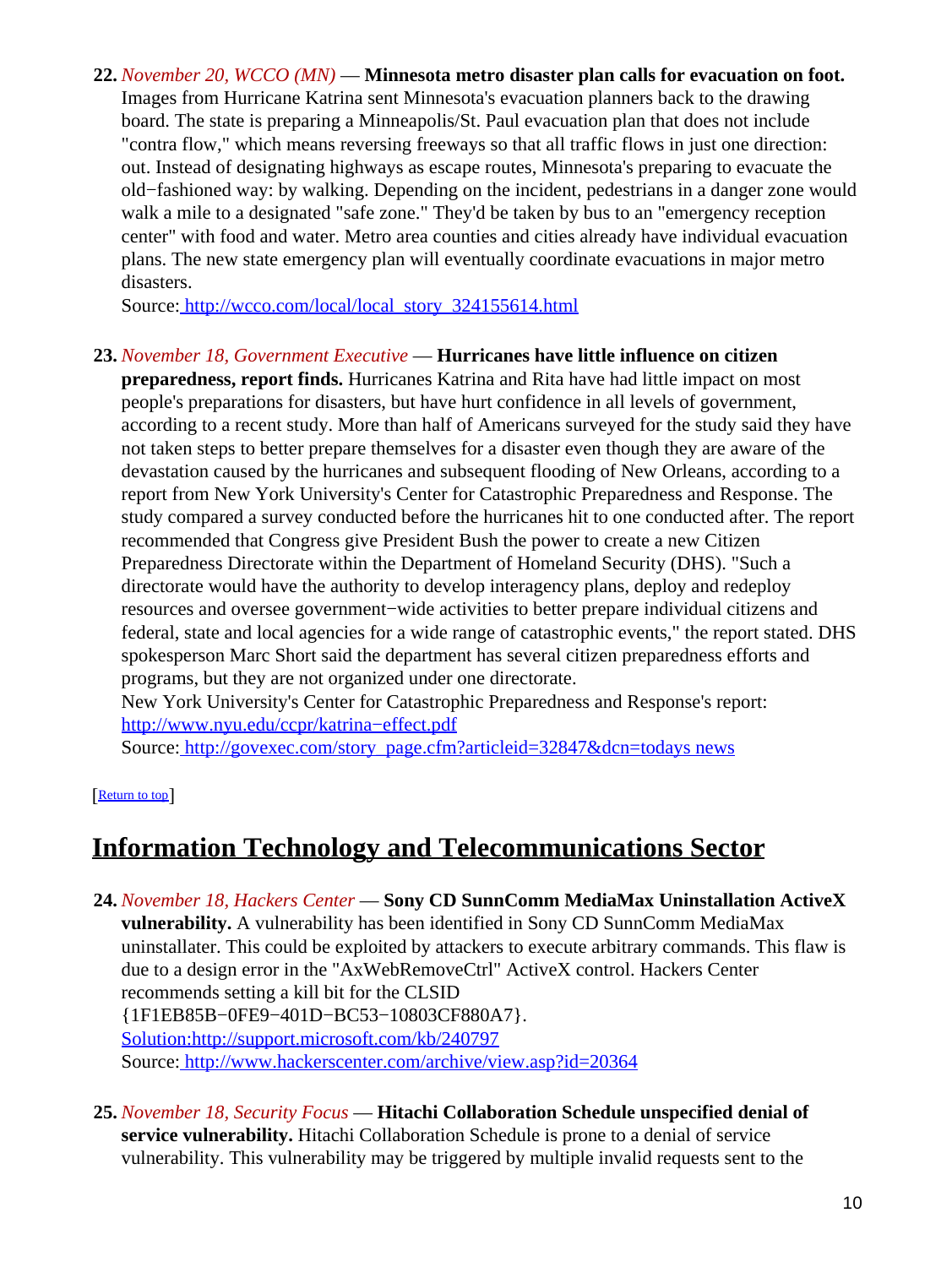schedule. Security Focus reports that the vendor has released fixes for this vulnerability. Source[: http://www.securityfocus.com/bid/15500/info](http://www.securityfocus.com/bid/15500/info)

### **26.** *November 18, Washington Technology* — **Market for informatics reaches one billion per**

**year.** According to a report from C.E. Unterberg, Towbin Inc. of New York and business incubator Chesapeake Innovation Center of Annapolis, MD, intelligence and security informatics IT is now one billion a year. Since 9−11, the urgent need for homeland security and an increase in available government funding have been driving the market for advanced anti−terrorism IT. Sales of counterterrorism analytics and software for both private and public companies are expanding at an estimated 20 percent a year and have accounted for two billion in mergers and acquisitions in the last 18 months, according to a news release about the report. Report (registration required)[: http://www.cic−tech.org/register.html](http://www.cic-tech.org/register.html) Source[: http://www.washingtontechnology.com/news/1\\_1/daily\\_news/2744 7−1.html](http://www.washingtontechnology.com/news/1_1/daily_news/27447-1.html)

### **Internet Alert Dashboard**

#### **DHS/US−CERT Watch Synopsis**

<span id="page-10-0"></span>**Over the preceding 24 hours, there has been no cyber activity which constitutes an unusual and significant threat to Homeland Security, National Security, the Internet, or the Nation's critical infrastructures.**

**US−CERT Operations Center Synopsis:** US−CERT is aware of several vulnerabilities regarding the XCP Digital Rights Management (DRM) software by First 4 Internet, which is distributed by some Sony BMG audio CDs. The XCP copy protection software uses "rootkit" technology to hide certain files from the user. This technique can pose a security threat, as malware can take advantage of the ability to hide files. We are aware of malware that is currently using this technique to hide.

One of the un−installation options provided by Sony also introduces vulnerabilities to a system. Upon submitting a request to uninstall the DRM software, the user will receive via email a link to a Sony BMG web page. This page will attempt to install an ActiveX control when it is displayed in Internet Explorer. This ActiveX control is marked "Safe for scripting," which means that any web page can utilize the control and its methods. Some of the methods provided by this control are dangerous, as they may allow an attacker to download and execute arbitrary code.

US−CERT recommends the following ways to help prevent the installation of this type of rootkit:

\*Do not run your system with administrative privileges. Without administrative privileges, the XCP DRM software will not install.

\* Use caution when installing software. Do not install software from sources that you do not expect to contain software, such as an audio CD.

\*Read the EULA (End User License Agreement) if you do decide to install software.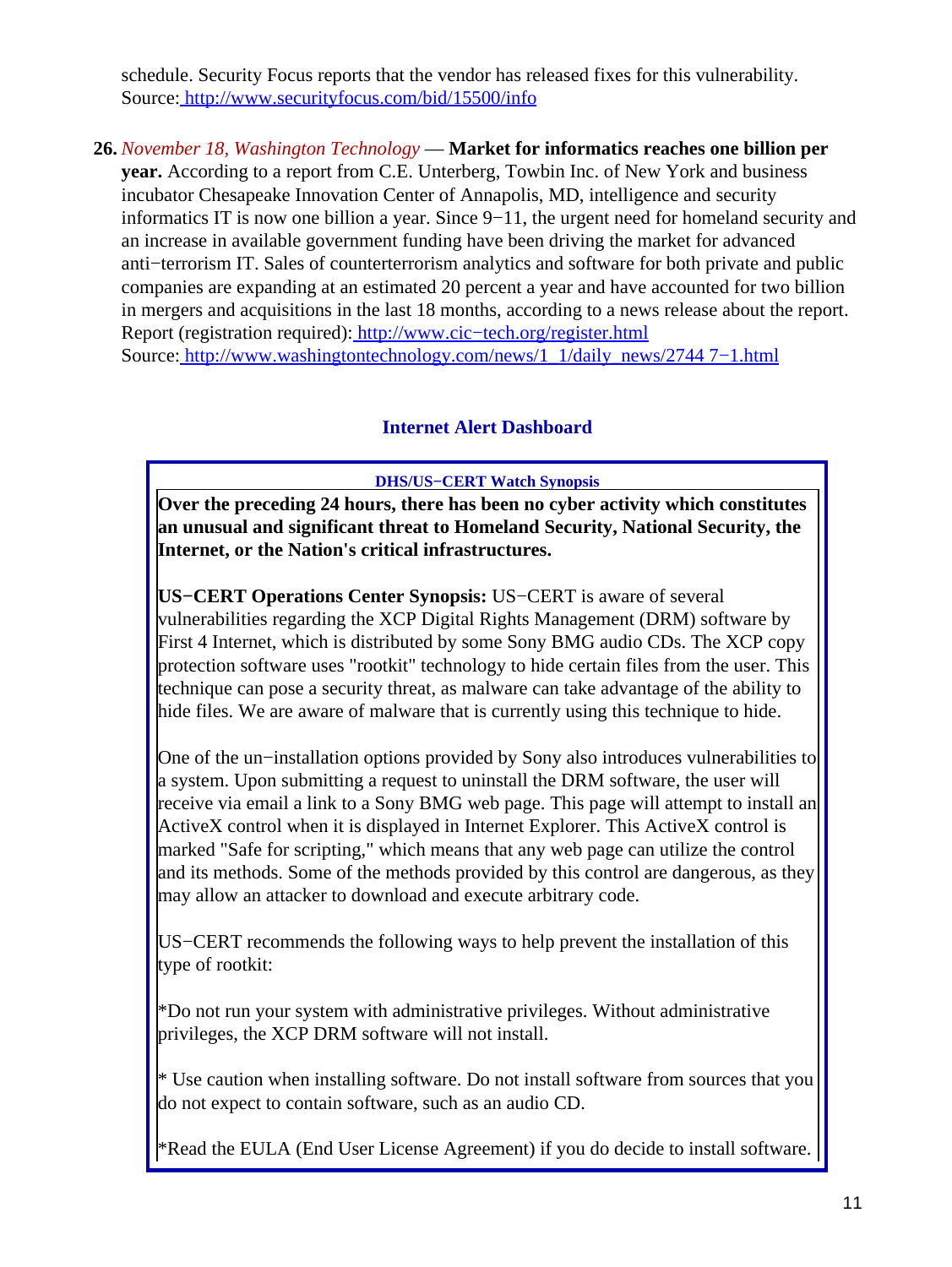This document can contain information about what the software may do.

\*Disable automatically running CD−ROMs by editing the registry to change the Autorun value to 0 (zero) as described in Microsoft Article 155217.

For more information please review US−CERT Vulnerability Note VU#31207: First 4 Internet XCP "Software Updater Control" ActiveX control incorrectly marked "safe for scripting"

<http://www.kb.cert.org/vuls/id/312073>

| <b>Current Port Attacks</b> |                                                                    |  |
|-----------------------------|--------------------------------------------------------------------|--|
| Top 10                      | 6346 (gnutella-svc), 1026 (win-rpc), 6881 (bittorrent), 445        |  |
| <b>Target</b>               | (microsoft-ds), 80 (www), 27015 (halflife), 1025 (win-rpc), 135    |  |
| Ports                       | $(epmap)$ , 53 (domain), 25 (smtp)                                 |  |
|                             | Source: http://isc.incidents.org/top10.html; Internet Storm Center |  |

To report cyber infrastructure incidents or to request information, please contact US−CERT at [soc@us−cert.gov](mailto:soc@us-cert.gov) or visit their Website: [www.us−cert.gov.](http://www.us-cert.gov/)

Information on IT information sharing and analysis can be found at the IT ISAC (Information Sharing and Analysis Center) Website: [https://www.it−isac.org/.](https://www.it-isac.org/)

[[Return to top](#page-0-1)]

# <span id="page-11-0"></span>**Commercial Facilities/Real Estate, Monument &Icons Sector**

- **27.** *November 21, Local6.com (FL)* — **Wal−Mart dynamite hoax investigated.** Investigators are looking at surveillance video in hopes of identifying the man who they said threw a hoax explosive late Sunday, November 20, in the gas station of a Wal−Mart Supercenter in West Melbourne, FL, causing a three−hour evacuation, according to reports. Three witnesses told police they saw a man and two women in a four−door white vehicle approach the Murphy USA gas station in the southwest corner of the Wal−Mart parking lot, said Officer Jason Hitte Sr. with West Melbourne police. The man and one of the women got out of the vehicle, and the man then threw a package of red tubes wrapped with electrical tape. They were made to resemble dynamite, and also attached was something made to resemble a fuse, police said. The Brevard County sheriff's bomb squad examined the red tubes and found them to be fakes. Source[: http://www.local6.com/news/5371482/detail.html](http://www.local6.com/news/5371482/detail.html)
- **28.** *November 21, Washington Times* — **D.C. schools add security staffers.** The D.C. public school system has tripled the size of its internal security force since last year, adding dozens of new in−house officers to the hundreds of private guards already working in city schools under a two−year, \$30 million contract. The number of school−system employees hired to provide security rose from 14 to at least 40 positions, according to an analysis of January and July 2005 payroll records. The figure does not include private guards working in more than 160 school buildings on a contract basis. According to school officials, the school system received the new positions as a result of negotiations with the Metropolitan Police Department last year over the latest school security contract. Police took over school security in July 2005 as a result of recently enacted D.C. Council legislation. Thomas Brady, business administrator for the school system, said the move gives the school system its own force to perform services such as 24−hour monitoring of school buildings, investigation of internal administrative matters,